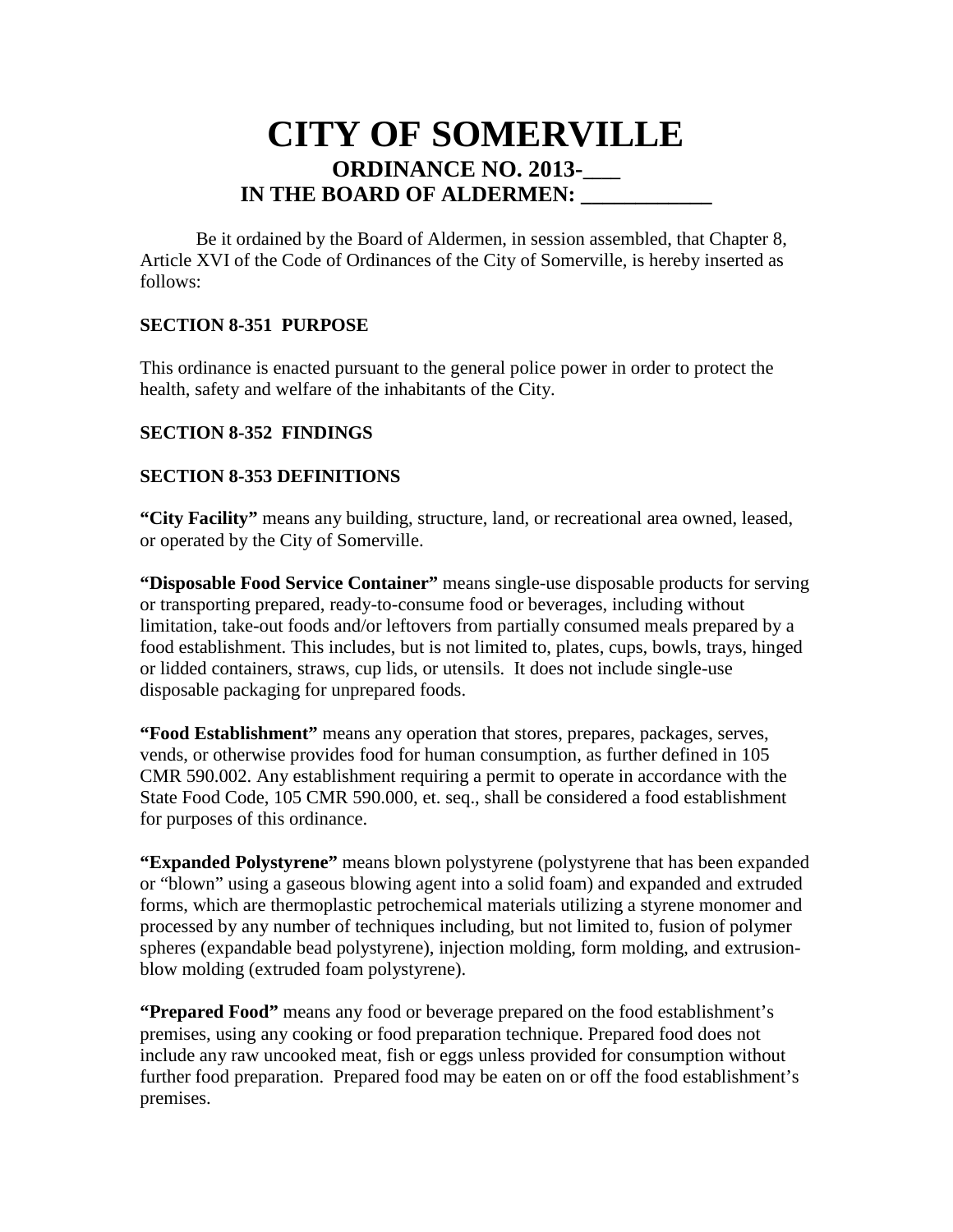# **SECTION 8-354 PROHIBITION**

A. Except as provided herein, on and after the date that is one (1) year from the enactment of this ordinance:

(1) Food establishments are prohibited from dispensing prepared food to customers in disposable food service containers made from expanded polystyrene;

(2) City departments or agencies shall not purchase or use disposable food service containers made from expanded polystyrene while in the performance of official city duties; and

(3) Individuals, contractors, vendors, or other entities shall not use disposable food service containers made from expanded polystyrene in a City Facility while acting or performing under a city contract, lease, license, permit, grant, or other agreement.

B. Nothing in this section shall prohibit city employees from purchasing or using said containers for personal use.

# **SECTION 8-355 LIST OF AVAILABLE ALTERNATIVES**

Not later than 30 days before the date set forth in section 8-354(a) of this ordinance, the Director of Environment and Sustainability shall adopt a list of available suitable affordable biodegradable/compostable or recyclable alternatives for each product type, which shall be updated regularly.

## **SECTION 8-356 ENFORCEMENT; PENALTIES AND FINES**

A. The Health Department, Inspectional Services Department, or their designee shall have primary responsibility for enforcement of this provision and shall have authority to issue citations for violation(s). The Health Department or its designee is authorized to establish regulations or administrative procedures and to take any and all actions reasonable and necessary to further the purposes of this section or to obtain compliance with this section, including, but not limited to, inspecting any food establishment's premises to verify compliance in accordance with applicable law. The food service permit for any food establishment failing to comply with this ordinance may be suspended or revoked, upon notice and a hearing before the permitting authority, in accordance with applicable law.

B. This ordinance may be enforced through any lawful process and the election of one remedy shall not preclude enforcement through any other lawful means.

C. Any violation(s) of this section are subject to a penalty in accordance with Section 1- 11 of the Code of Ordinances. Multiple violations of this section on any one (1) calendar day shall constitute a single offense.